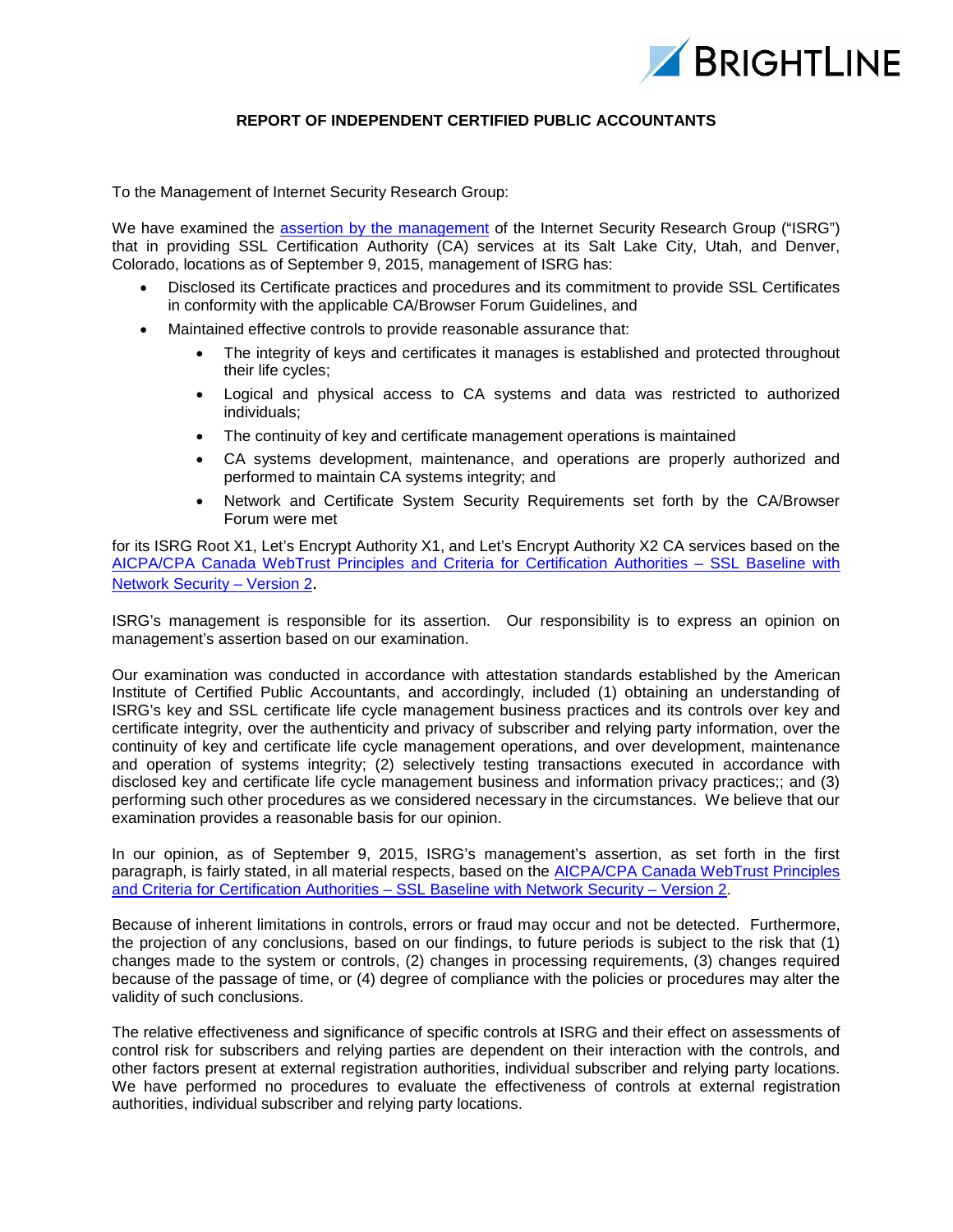This report does not include any representation as to the quality of ISRG's services beyond those covered by the based on the AICPA/CPA Canada WebTrust Principles and Criteria for Certification [Authorities – SSL Baseline with Network Security – Version 2,](http://www.webtrust.org/homepage-documents/item79806.pdf) nor the suitability of any of ISRG's services for any customer's intended purpose.

Brightine CPAs & Associates, Ine.

BrightLine CPAs & Associates, Inc. Certified Public Accountants Tampa, Florida September 9, 2015